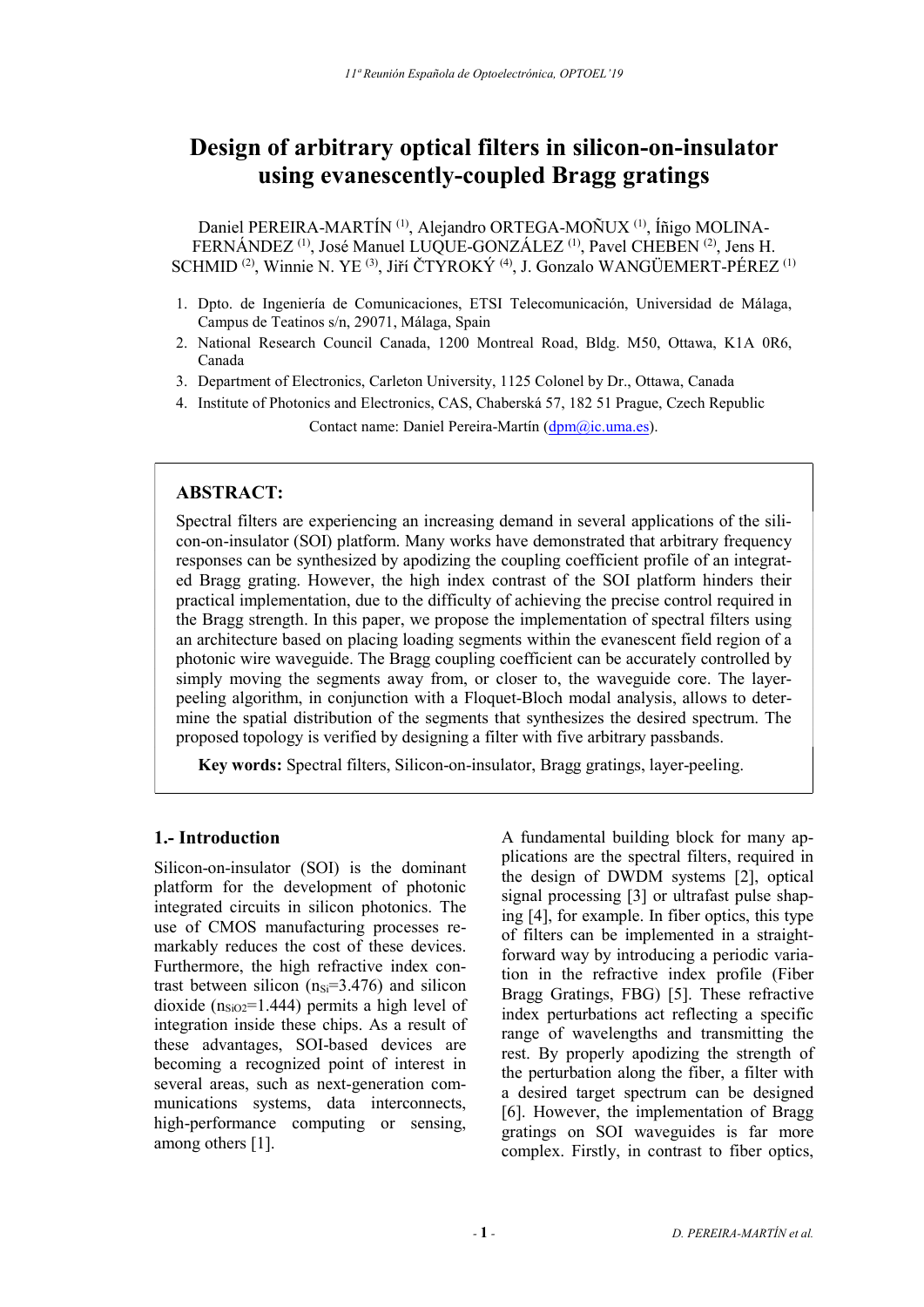the refractive indices of the used materials are hardly adjustable during the fabrication process. Secondly, the high index contrast of the SOI platform makes the accurate filter design challenging.

Several approaches to design Bragg gratings on SOI waveguides can be found in the literature. The most common is to introduce a periodic sidewall corrugation in a photonic wire waveguide [7]. The main disadvantage of this architecture is that it requires corrugations of only a few nanometers if subnanometers bandwidths are required, hereby giving rise to minimum feature sizes (MFS) so small that the filter performance may be compromised. The required MFS can be slightly relaxed by using waveguides with two etch steps (rib waveguides) instead of one (photonic wire waveguides), since it decreases the modal confinement and, therefore, the sensibility of the perturbation strength to the corrugation [8]. Some techniques based on changing the relative phase of the corrugations instead of its amplitude have been proposed in [9] and have been used to experimentally demonstrate apodized filters with complex spectral responses, such as Hilbert transformers [10] or multichannel filters [11].

Other possibility to implement Bragg gratings on SOI waveguides consists in placing silicon loading segments, next to a photonic wire waveguide, along the propagation direction  $(z)$  [12], as shown in Fig. 1. These segments interact with the evanescent part of the guided mode, and by simply modifying their distance to the central waveguide, the perturbation strength can be accurately controlled without reducing the required MFS. In addition, if the photonic wire waveguide is replaced by a subwavelength grating, i.e., a periodic waveguide whose period is shorter than half wavelength, the guided mode can be more delocalized, and the fabrication tolerance with respect to errors in the position and the size of the segments can be increased [13]. The operation of these filters has been recently demonstrated in [14], with experimental bandwidths ranging from 8 nm to 150 pm. However, this architecture has not yet been used to implement apodized filters with arbitrary spectral responses.

In this work, we specifically propose the usage of this topology (Fig. 1) to synthesize Bragg grating filters with any desired spectrum. The apodization profile required in both the gap between the central waveguide and the loading segments  $(g_k)$  and the distance between two consecutive segments  $(d_k)$  can be found by conveniently using the layer-peeling algorithm proposed in [6], in conjunction with a Floquet-Bloch electromagnetic analysis of a basic Bragg cell (one period) for different gap values. The proposed approach has been tested by designing a filter with five passbands at arbitrary wavelengths, achieving a good level of agreement between simulation results and initial target.



Fig. 1: Schematic representation of the structure proposed to synthesize filters with an arbitrary spectral response. The  $SiO<sub>2</sub>$ cladding is not shown for clarity.

## 2.- Analysis of Bragg gratings

#### 2.1.- Coupled Mode Theory

The operation of Bragg gratings can be analyzed using the well-known Coupled Mode Theory (CMT) [15], which describes the field propagation along the grating by means of the forward and backward modes of a reference unperturbed waveguide (in our case, the central waveguide shown in Fig. 1). From the CMT, it is possible to determine that the (power) reflectance of the Bragg structure with respect to the operating wavelength  $\lambda$  is:

$$
R(\lambda) = \frac{\kappa^2 \sinh^2[\sigma(\lambda) \cdot L]}{\sigma^2(\lambda) + \kappa^2 \sinh^2[\sigma(\lambda) \cdot L]},
$$
 (1)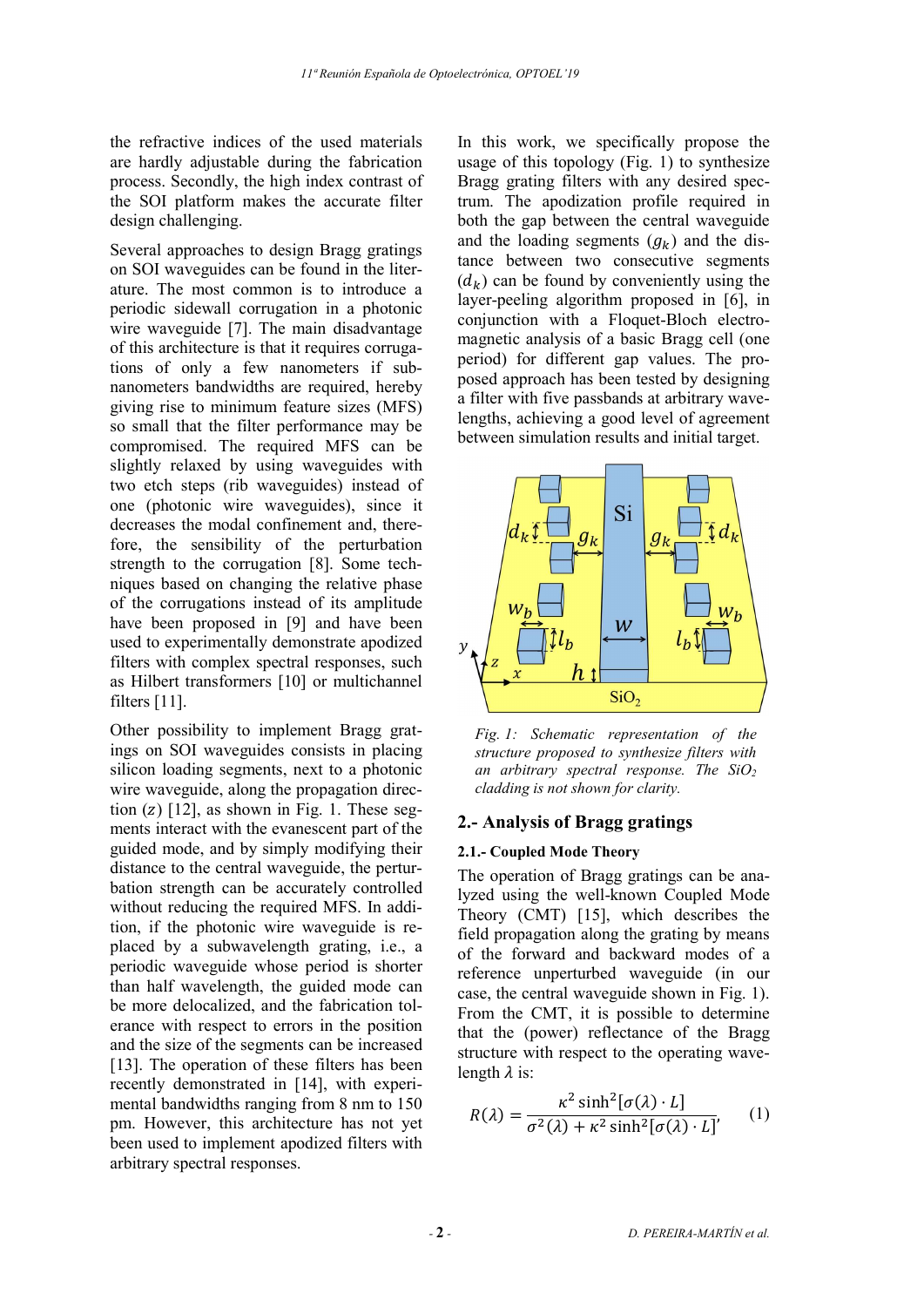$\kappa$  is the coupling coefficient or Bragg strength,  $L$  is the total grating length,

$$
\sigma(\lambda) = \sqrt{\kappa^2 - \delta^2(\lambda)},\tag{2}
$$

and

$$
\delta(\lambda = \lambda_B + \Delta \lambda) \approx -2\pi n_g \Delta \lambda / \lambda_B^2
$$
 (3)

where  $n_q$  is the group index of the unperturbed waveguide. As can be seen, the grating has a spectral response symmetric with respect to the Bragg wavelength  $\lambda_R$ . At this wavelength, the Bragg reflection coefficient reaches its maximum:

$$
|\rho_{\text{max}}| = \tanh(\kappa \cdot L). \tag{4}
$$

However, if the grating is considered short enough, it can be demonstrated that the reflection coefficient achieved for different wavelengths can be approximated by a constant value, given by Eq. 4. In this case, a Bragg grating behaves as a simple reflector rather than a spectral filter. This is a key point for the layer-peeling algorithm described in section 3.

#### 2.2.- Characterization of the coupling coefficient: Floquet modal analysis

According to Eq. 4, the grating reflectivity can be controlled through the Bragg coupling coefficient  $\kappa$ . The calculation of this parameter can be carried out in two different ways. The first one is based on the analytical expressions derived from the CMT, which use the fields of the unperturbed waveguide and the corresponding refractive index perturbation introduced by the periodic structure. The second way consists in performing an electromagnetic simulation of only one Bragg period, imposing periodic boundary conditions and calculating the Floquet modes supported by the periodic structure. In this case, the coupling coefficient can be directly calculated as the maximum of the wavelength response of the Floquet mode attenuation constant  $\alpha_F$ , obtained just for  $\lambda = \lambda_B$ , that is:

$$
\kappa = \max\{\alpha_F(\lambda)\} = \alpha_F(\lambda_B). \tag{5}
$$

The Bragg cell to be characterized here is represented in Fig. 2(a). The height and the width of the central waveguide are, respectively,  $h = 220$  nm and  $w = 400$  nm, and the loading segments have a size of  $w_R$  x  $l_R$ 



Fig. 2: (a) Schematic representation of the Bragg period to be analyzed. (b) Wavelength response of the Floquet attenuation constant for different gaps and maintaining the period equal to a fixed value  $(A =$ 430  $nm$ ) c) Variation of the Bragg wavelength as a function of the gap when maintaining the period equal to the same value. (d) Period size that must be used to keep the Bragg wavelength always to the same value  $(\lambda_B = 1543 \text{ nm})$ . (e) Wavelength response of the Floquet attenuation constant for different gaps when changing the period accordingly to the values shown in (d). (f) Resultant coupling coefficient as a function of the gap.

= 200 nm x 215 nm. The polarization to be used is TM. The gap between the central waveguide and the segments is denoted by  $q$ , whereas the period size is  $\Lambda$ . Simplifying the 3D problem to be analyzed into a 2D equivalent problem by means of the Effective Index Method (EIM) [15], and using our 2D inhouse simulation tool optimized for working with periodic structures [16], it is possible to efficiently compute the Floquet mode for a specific wavelength  $\lambda$ . To this end, we first calculated  $\alpha_F$  for different wavelengths  $\lambda$  and different gaps q using a fixed period  $\Lambda =$ 430 nm (Fig. 2(b)). From these curves, it can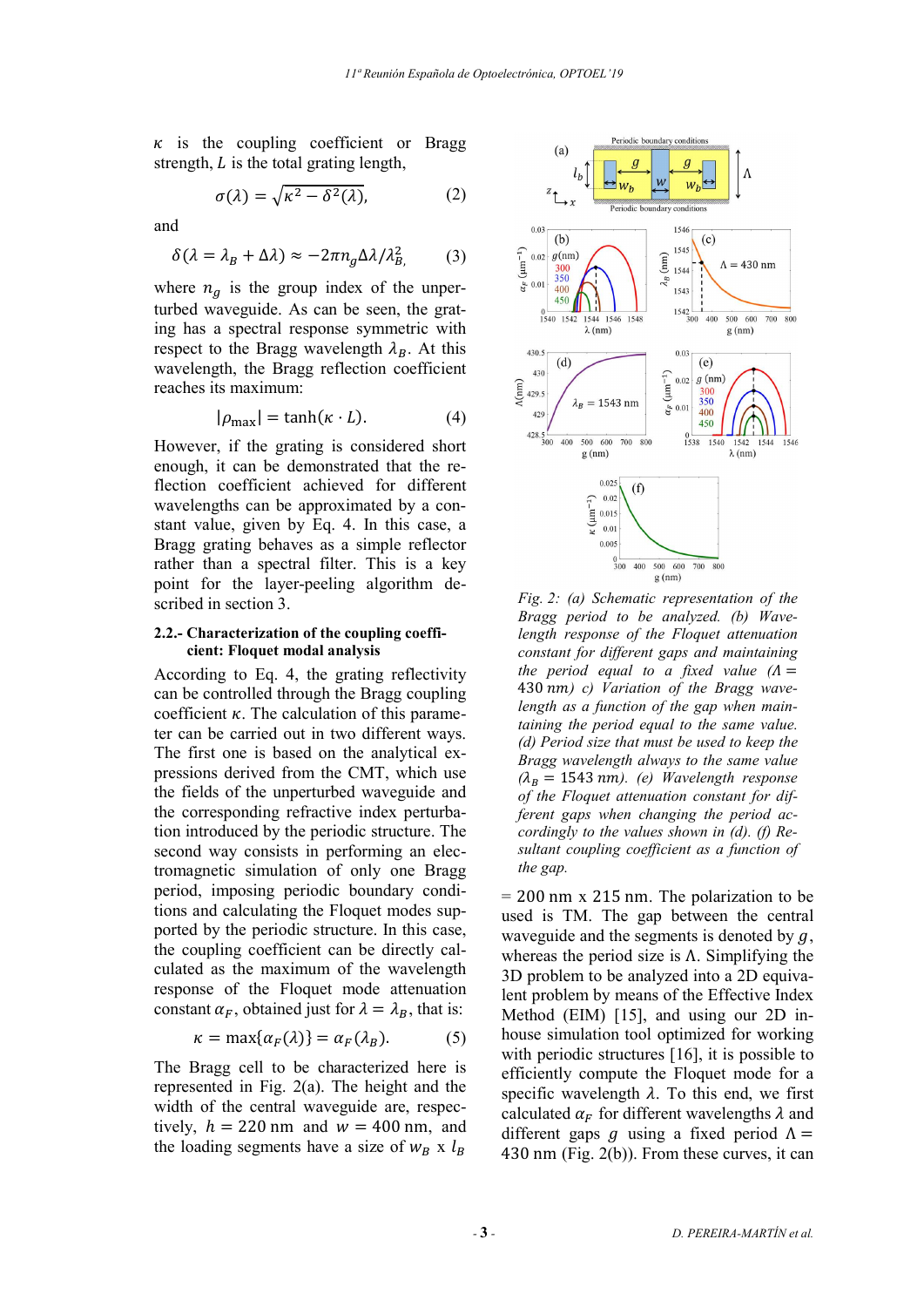be observed that, for different gaps, the Bragg wavelength  $\lambda_R$ , i.e., the point where  $\alpha_F$  is maximum, slightly changes (Fig. 2(c)). Nevertheless, one of the conditions for the synthesis process to be described is just that the  $\lambda_B$  must remain unaltered. To overcome this issue, we have calculated what values of  $Λ$  should be used to keep  $λ_B$  changeless when varying  $g$  (Fig. 2(d)). Modifying the period accordingly, we recalculated the curves of  $\alpha_F$ with  $\lambda$  (Fig. 2(e)). Now it can be seen that the value of  $\lambda_B$  is always the same. Finally, we calculated the coupling coefficient for different gaps by applying Eq. 5 (Fig. 2(f)).

## 3.- Synthesis technique: layer-peeling

Consider a structure conformed by cascading  $N$  single 1-period Bragg gratings. According to the model represented in Fig. 3, each grating is replaced by a discrete reflector, with a reflection coefficient provided by Eq. 4, and a transmission line whose electrical length is:

$$
\theta(\lambda) = \beta_F(\lambda) \cdot \Lambda. \tag{6}
$$

 $\beta_F$  is the Floquet mode propagation constant and  $\theta = \pi$  when  $\lambda = \lambda_B$  (Bragg condition).



Fig. 3: Representation of the discrete model of reflectors and transmission lines used by the layer-peeling algorithm.

In this discrete model,  $a_k$  and  $b_k$  denote the complex amplitudes of the forward and backward propagating waves in the interface  $k$ . The propagating waves in two consecutive interfaces can be related through the corresponding transfer matrix, that can be obtained multiplying the transfer matrices of a transmission line and a simple reflector:

$$
\begin{bmatrix} a_{k+1} \\ b_{k+1} \end{bmatrix} = \begin{bmatrix} e^{-j\theta(\lambda)} & -\rho_k^* e^{-j\theta(\lambda)} \\ -\rho_k e^{-j\theta(\lambda)} & e^{j\theta(\lambda)} \end{bmatrix} \cdot \begin{bmatrix} a_k \\ b_k \end{bmatrix} \quad (7)
$$

The reflection coefficient seen from the first interface  $(r_1(\lambda) = b_1(\lambda)/a_1(\lambda))$  is directly the reflection response of the whole structure. For this reason, the starting condition of

the layer-peeling algorithm is making  $r_1(\lambda)$ equal to the target spectrum. If now we analyze the problem in the time domain, it can be determined that the first sample of the reflection impulse response  $(r_1(t = 0))$  must be equal to the reflectivity associated with the first Bragg grating  $(\rho_1)$ . In other words,  $\rho_1$  can be computed as the zeroth Fourier coefficient (DC component) of  $r_1(\lambda)$ . Once  $\rho_1$  is calculated, we can manipulate Eq. 7 to obtain the reflection coefficient that has to be seen at the next interface:

$$
r_2(\lambda) = e^{j2\theta(\lambda)} \cdot \frac{r_1(\lambda) - \rho_1}{1 - \rho_1^* \cdot r_1(\lambda)}.
$$
 (8)

With  $r_2(\lambda)$  calculated, the reasoning followed before is also valid here, i.e.,  $\rho_2$  can be calculated as the zeroth Fourier coefficient of  $r_2(\lambda)$  and Eq. 8 can be utilized again to transfer the reflection coefficient to the next interface. Applying iteratively these two steps, the reflectivities  $\rho_k$  required for the N Bragg gratings are obtained.

## 4.- Example of design

#### 4.1.- Definition of the target spectrum

The layer-peeling technique and the proposed Bragg structure can be used to design a filter with a specific spectral response. As a test case, we have chosen a filter with five passbands at arbitrary wavelengths. The target spectrum is determined by defining the modulus of the desired response and windowing its impulse response so that the causality of the filter (null response for  $t < 0$ ) is guaranteed. The size of this window is directly related to both the resemble of the filter with respect to the desired spectrum and the total length of the filter finally designed. For this case, the selected window gives rise to the realizable response shown in Fig. 4, which will be our target from now on.



Fig. 4: Target spectrum to be synthesized.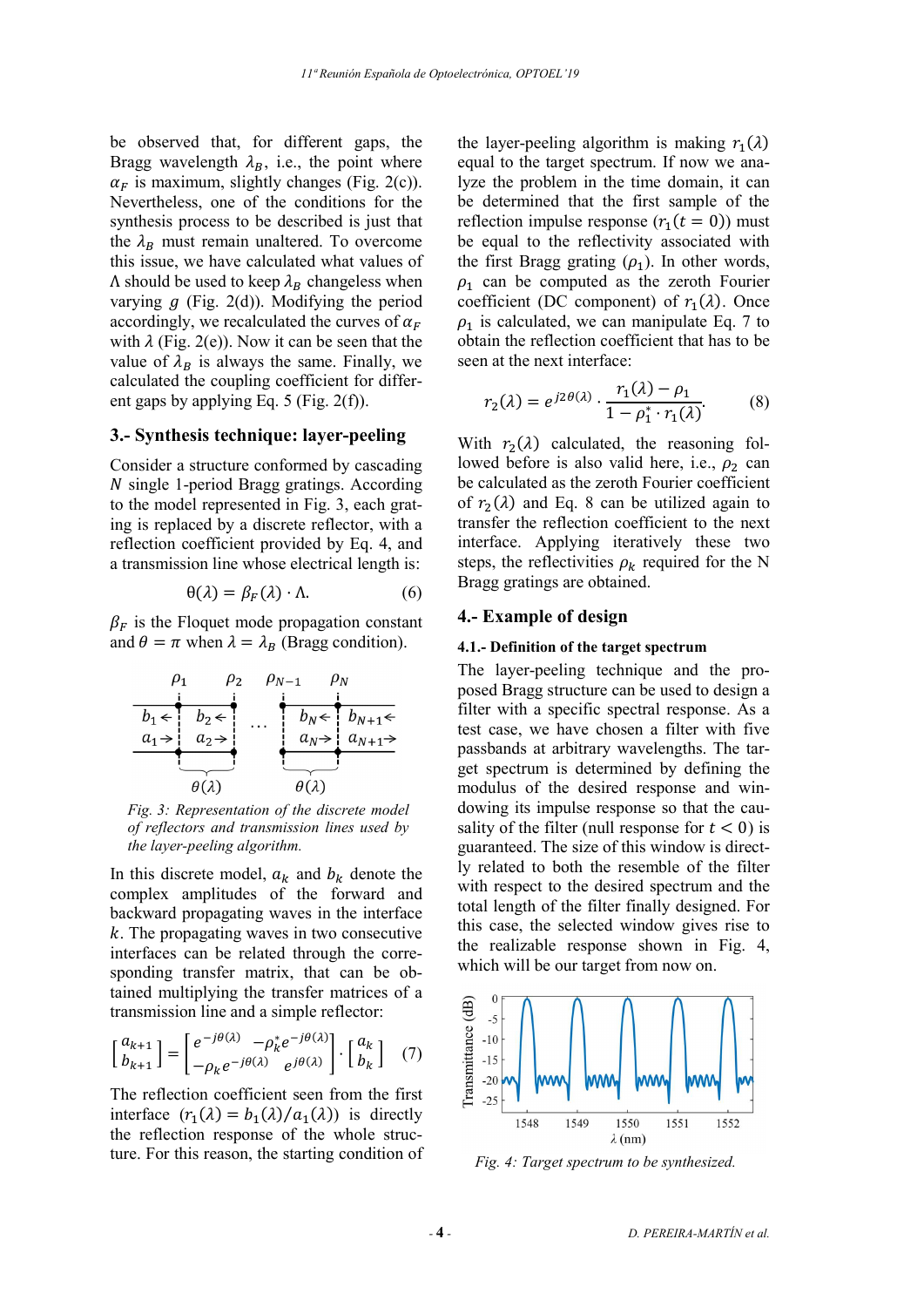#### 4.2.- Calculation of the gap profile

The defined target spectrum is used as the input for the layer-peeling algorithm. As a result, the algorithm provides a series of discrete reflectivities  $\rho_k$ , each of which is going to be synthesized by a single 1-period Bragg grating with gap  $q_k$ . The modulus of these reflectivities (Fig. 5(a)) is used in Eq. 4, particularized for  $L = \Lambda$  (1-period Bragg grating), to find the coupling coefficient  $\kappa$  required for each grating  $(Fig. 5(b))$ . Then, this coupling coefficient can be directly mapped to the corresponding gap  $g_k$  through the curve obtained in Fig. 2(f). This way, we obtain the gap apodization profile that implements the target spectrum (Fig. 5(c)).



Fig. 5: (a) Modulus of the discrete reflectivities provided by the layer-peeling algorithm. (b) According coupling coefficient. (c) Required gap profile between the central waveguide and the loading segments to synthesize the desired filter response.

## 4.3.- Calculation of the distance between consecutive loading segments

The calculation of the required gap profile has been performed by uniquely using the modulus of each reflectivity, but there is also a phase term to be taken into. During the layer-peeling process, the electrical length of the different transmission lines (Eq. 6) was selected so that the Bragg wavelength remains constant ( $\lambda_B = 1543$  nm). This means that, in principle, each Bragg reflector  $k$ should have a nominal period  $\Lambda_{\text{nom},k}$  resulting from using its gap  $g_k$  in the curve of Fig. 2(d). In that case, the Bragg condition is accomplished. That is to say, the waves reflected at the beginning and at the end of the period interfere constructively. So, the phase shift corresponding to two consecutive reflectivities,  $\Delta \phi_k$ , would be 0. Nevertheless, if an arbitrary phase shift  $\Delta \phi_k = \angle \rho_{k+1} - \angle \rho_k$ is required, the period size of the Bragg reflector  $k$  has to be modified as follows:

$$
\Lambda_k = \Lambda_{\text{nom},k} \cdot \left(1 - \frac{\Delta \phi_k}{2\pi}\right). \tag{9}
$$

Considering that the length of the segments is going to be maintained  $(l_h)$ , the variations in the period size are translated into changes of the distance between segments  $d_k$ , as is shown in Fig. 1. That is:

$$
d_k = \Lambda_k - l_b. \tag{10}
$$

Therefore, by using Eq. 9 and 10, the required phase shift  $\Delta \phi_k$  profile shown in Fig. 6(a) results into the distance between segments  $d_k$  profile shown in Fig. 6(b).



sultant distance between two consecutive loading segments.

#### 4.4.- Simulation and results

Finally, the complete filter with the corresponding apodization profiles in the gap (Fig. 5(c)) and in the distance between loading segments (Fig.  $6(c)$ ) is simulated. In order to avoid 3D simulations that imply an excessive computational effort (the final device is  $\sim$ 3.8 mm long), we have used again our 2D simulation tool [16]. The simulated response is shown in Fig. 7 together with the initial target. The different bands are totally recognizable, and the bandwidth of all of them is practically the same. Likewise, in both cases



Fig. 7: Simulated transmittance (red) and initial target (blue).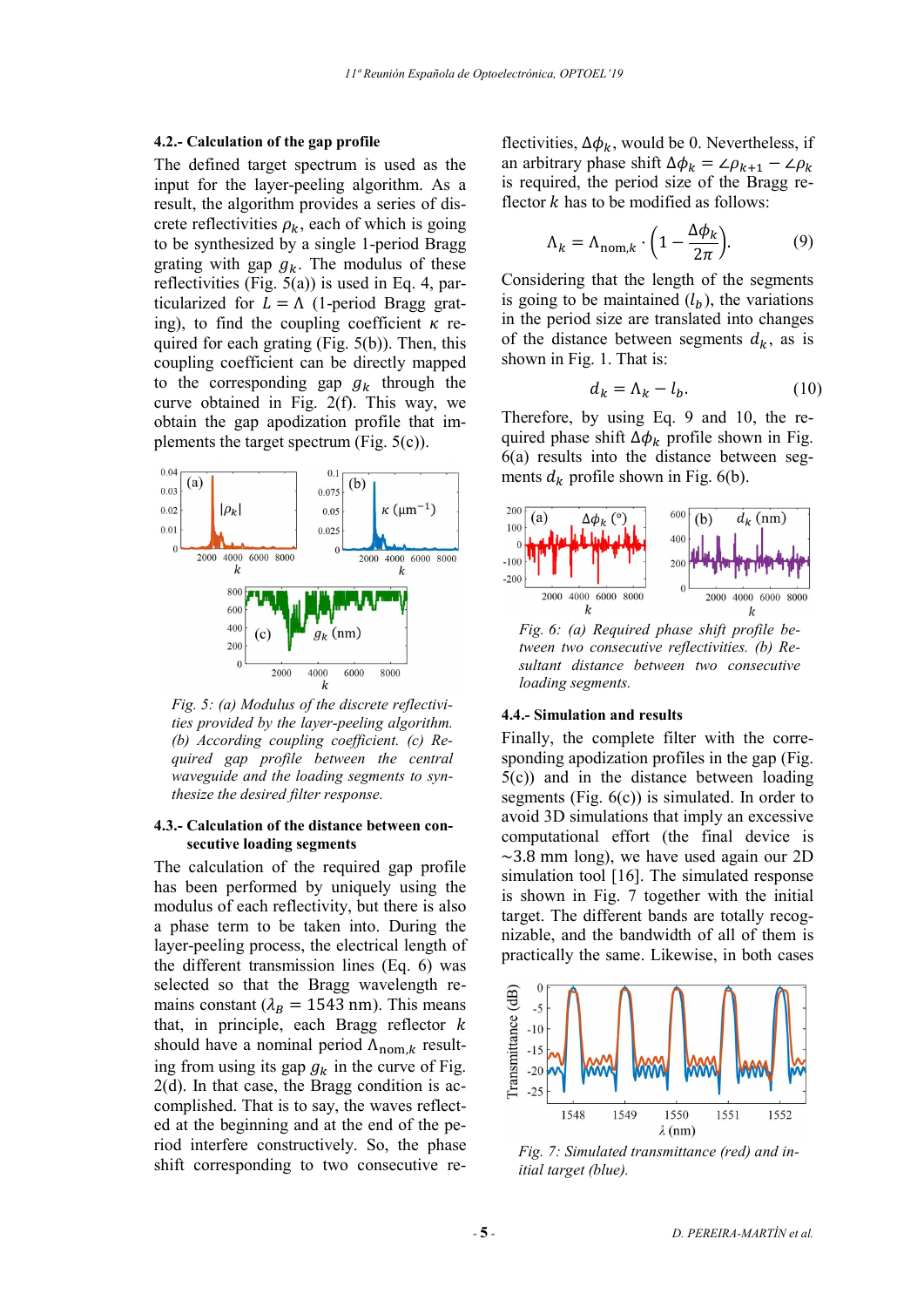the extinction ratios are higher than 14 dB and the insertion losses at the passbands are around −1 dB. These losses arise from the radiation generated in the multiple discontinuities of the filter that the gap apodization profile imposes. Despite them, we could say that the agreement between both spectra is excellent.

# 5.- Conclusions

SOI-based Bragg gratings with highly controllable coupling coefficients can be implemented by judiciously placing small segments of silicon within the evanescent field region of a photonic wire waveguide. An optical filter with any desired spectral response can be synthesized by introducing a variation profile in the gap between the central waveguide and the loading segments, as well as in the distance between two consecutive segments. The required apodization profiles can be determined in a straightforward way by using the layer-peeling algorithm, together with a proper electromagnetic analysis of one Bragg period. Our simulations show a good agreement between the synthesized filter and the initial target. We expect that these filters can be implemented in the practice with fabrication tolerances higher than those based on sidewall corrugations.

Ackowledgements: This work has been funded by the Spanish Ministerio de Ciencia, Innovación y Universidades (MICINN) (FPU17/00638, FPU16/06762, TEC2016- 80718-R,) and the Universidad de Málaga.

## References

- [1] David THOMSON, et al., "Roadmap on silicon photonics", Journal of Optics, vol. 18, no. 7, pp. 073003, 2016.
- [2] Somnath PAUL, et al., "Multi-wavelength filtering with a wavegide integrated phasemodulated Bragg grating", Optics letters, vol. 42, no. 22, pp. 4635-4638, 2017.
- [3] Saket KAUSHAL, et al., "Optical signal processing based on silicon photonics waveguide Bragg gratings: review", Frontiers of Optoelectronics, vol. 11, no. 2, pp. 163-188, 2018.
- [4] Ian W. FRANK, et al., "Nearly arbitrary onchip optical filters for ultrafast pulse

shaping", Optics express, vol. 22, no. 19, pp. 22403-22410, 2014.

- [5] Kenneth O. HILL, Gerald MELTZ, "Fiber Bragg Grating technology fundamentals and overview", Journal of lightwave techonlogy, vol. 15, no. 8, pp. 1263-1276, 1997.
- [6] Johannes SKAAR, et al., "On the synthesis of Fiber Bragg Gratings by Layer Peeling", IEEE Journal of Quantum Electronics, vol. 37, no. 2, pp. 165-173, 2001.
- [7] Xu WANG, et al., "Uniform and sampled Bragg gratings in SOI strip waveguides with sidewall corrugation", IEEE Photonics Technology Letters, vol. 23, no. 5, pp. 290- 292, 2011.
- [8] Xu WANG, et al., "Narrow-band waveguide Bragg gratings on SOI wafers with CMOScompatible fabrication process", Optics express, vol. 20, no. 14, pp. 15547-15558, 2012.
- [9] Alexandre D. SIMARD, et al., "Apodized Silicon-on-Insulator Bragg gratings", IEEE Photonics Technology Letters, vol. 24, no. 12, pp. 1033-1035, 2012.
- [10] Rui CHENG, Lukas CHROSTOWSKI, "Multichannel photonic Hilbert transformers based on complex modulated integrated Bragg gratings", Optics letters, vol. 43, no. 5, pp. 1031-1034, 2018.
- [11] Rui CHENG, et al., "Apodization profile amplification of silicon integrated Bragg gratings through lateral phase delays", Optics letters, vol. 44, no. 2, pp. 435-438, 2019.
- [12] Yung-Jr HUNG, et al., "Narrowband reflection from weakly coupled claddingmodulated Bragg gratings", IEEE Journal of Selected Topics in Quantum Electronics, vol. 22, no. 6, pp. 218-224, 2016.
- [13] Jiří ČTYROKÝ, et al., "Design of narrowband Bragg spectral filters in subwavelength grating metamaterials waveguides", Optics express, vol. 26, no. 1, pp. 179-194, 2018.
- [14] Pavel CHEBEN, et al., "Bragg filter bandwidth enginerring in subwavelength grating metamaterial waveguides", Optics letters, vol. 44, no. 4, pp. 1043-1046, 2019.
- [15] Chin-Lin CHEN, "Foundations for guidedwave optics", (John Wiley & Sons, 2006).
- [16] Luis ZAVARGO-PECHE, et al., "Fourier based combined techniques to design novel sub-wavelength optical integrated devices", Progress In Electromagnetics Research, vol. 123, pp. 447-465, 2012.